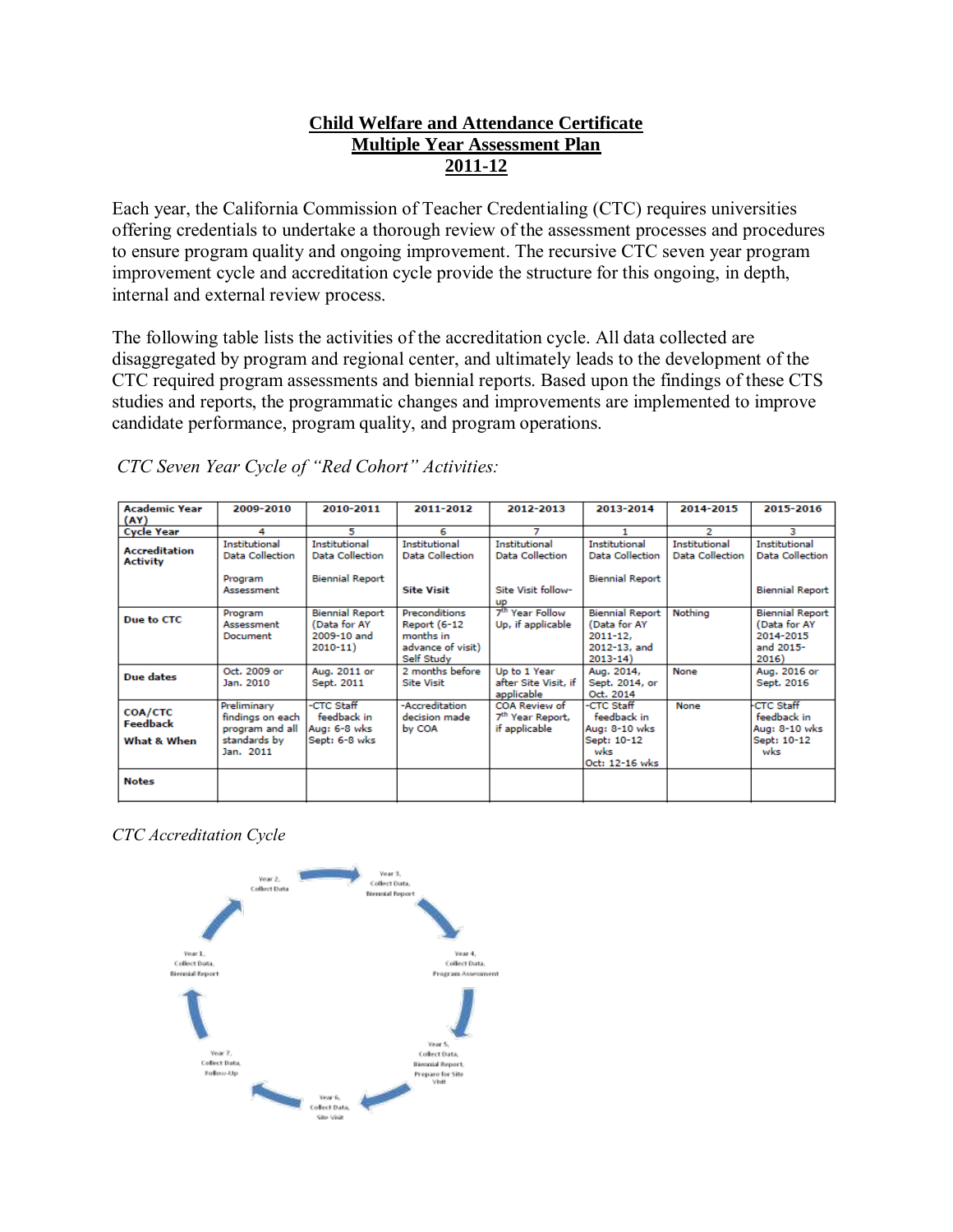## **Methods of Assessment and Criteria for Success**

Currently, assessment data is collected through internal and external sources. Focus groups representing staff, faculty, clinical supervisors, and advisory councils have worked together to discern a set of balanced assessment measures. They are listed below. All candidates are expected to be at the "proficient level of performance with a score of "3" or above in each rubric criteria. The assessments are listed below.

## *1. Coursework Assessments*

Using TaskStream as the primary data storage system, the program collects key assessments known as Signature Assignments to gauge candidates' progress throughout their course of study and ensure Commission on Teacher Credentialing (CTC) program standards are met. Each Signature Assignment is evaluated using a supporting rubric. Annually, (end of each academic year), collected data is disaggregated by regional center and analyzed with results informing areas for program improvement.

- **Signature Assignment:** In GED 645, The Laws and Professional Role of Child Welfare  $\bullet$ and Attendance Counselors, candidates are equipped with the knowledge of federal laws pertaining to child welfare and attendance. Emphasis is on candidates acquiring the skills and knowledge necessary to provide staff development and implement school-wide effective prevention and intervention strategies to promote student success. The Signature Assignment requires candidates to respond to a case study demonstrating their knowledge and understanding of laws relating to minors.
- **Signature Assignment: In GED 646A and GED 646B, Child Welfare and**   $\bullet$ **Attendance Program: Leadership, Management, Collaboration, and Community/Partnerships,** candidates are provided with the knowledge and skills to collaborate with schools, law enforcement, child welfare, parents, and community agencies in order to implement effective strategies and programs that improve student attendance. In GED 646 candidates demonstrate their knowledge in addressing laws relating to minors from a leadership perspective in a Signature Assignment research paper.
- **Signature Assignment:** In GED 647, School Culture and Addressing Barriers to Student Achievement, candidates are equipped to address issues impeding "high-risk" students in the areas of academic/social and behavioral success. Candidates gain knowledge of the education code and/or expellable violations, ethical and legal issues, and appropriate responses to site administration, parent/guardian, and student(s). The Signature Assignment requires candidates to design a "Charter School" utilizing evidence-based programs for identified "high-risk" students in grades 7-12. There are twenty students in each grade level for a total of 120 students. The students can be referred through the LEAs, Department of Probation, the courts, DCFS, SARB and/or parents.

## *2. Dispositions Assessments*

Each CWA candidate will have four opportunities to be assessed and track their growth on the Dispositions of Noble Character throughout the program. All Disposition assessments